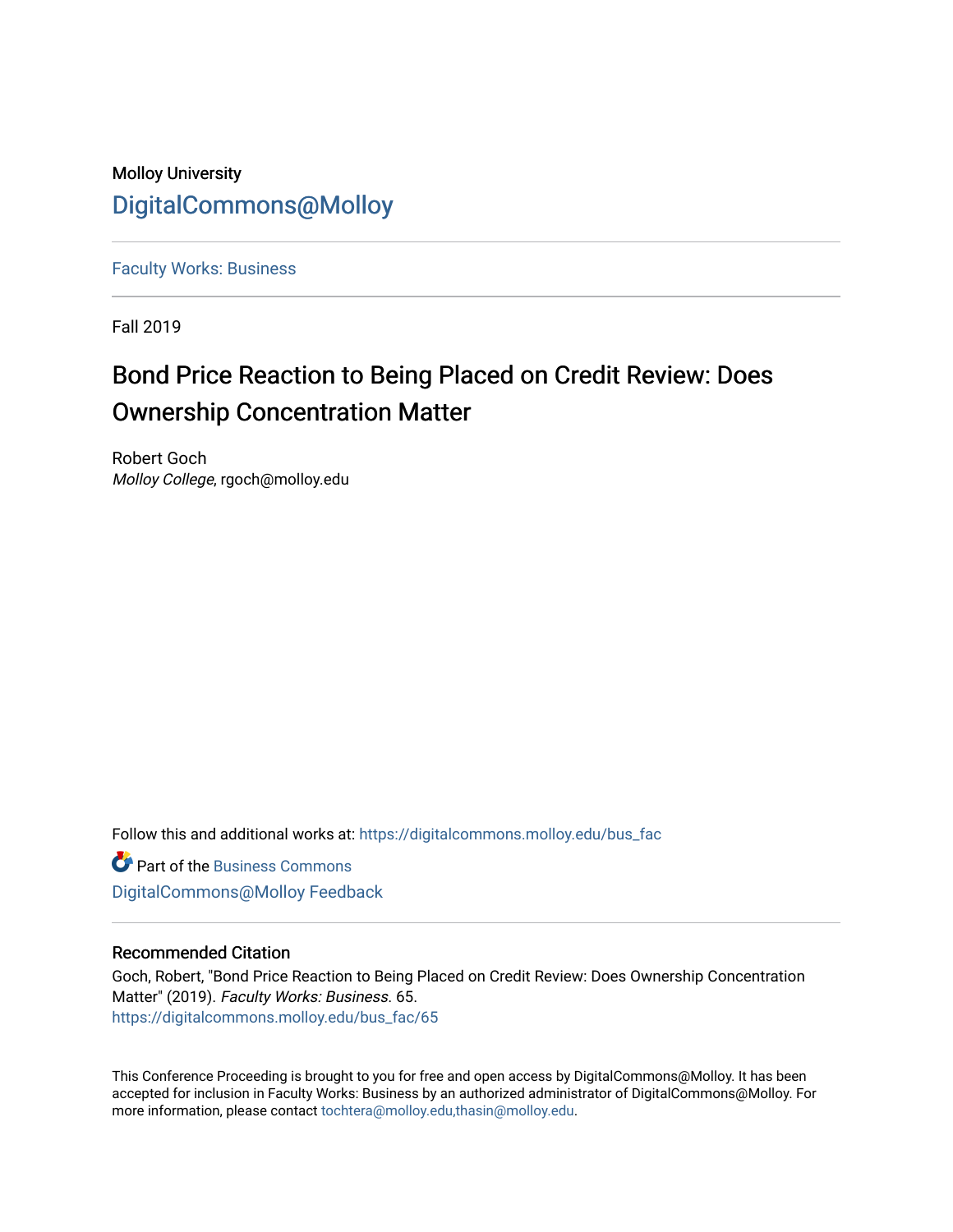# **Bond Price Reaction to Being Placed on Credit Review: Does Ownership Concentration Matter**

# *Robert Goch*

School of Business Molloy College 1000 Hempstead Avenue. Rockville Centre, NY 11571 USA (516) 323-3088 *rgoch@molloy.edu*

# *ABSTRACT*

Both financial academics and financial practitioners have explored the issue of how bond prices react to credit rating agency (CRA) ratings actions. While one would expect a positive price reaction if a bond is put on credit review for an upgrade and a negative price reaction if placed on review for a downgrade, the evidence has been choppy and mixed. Results were dependent on whether the bond issue was placed on review for an upgrade or downgrade and if the bond had a subsequent ratings change. The research issue to be addressed here relates to how bond ownership concentration relates to issuer monitoring intensity. Apriori, one would expect if the bond holdings of the issuer are concentrated, a rating review would have less of a price impact given the "ratings lag" (the time lag between the news that resulted in the ratings review). In other words, if, in fact concentrated holdings is indicative of monitoring intensity, a rating review would be viewed as "old news" and therefore not be as price impactful.

#### **1 INTRODUCTION**

Do credit rating agencies (CRAs), through their rating efforts, provide new information to the market via a rating review and/or a rating change? Upon a "newsworthy" event, e.g., poor earnings, corporate restructurings, mergers & acquisitions, allegations of fraud, etc. the CRAs express a credit opinion either by putting the corporation on "review" and/or changing the security's credit rating. If, in fact, new information is revealed to the market by such rating actions, one would expect a bond price reaction; a price increase from a positive credit opinion and a price decline from an adverse credit opinion. Conversely, if the CRA opinion does not provide new information, one would expect a muted or no price reaction.

# **2 CONCENTRATED HOLDING AND MONITORING**

This research addresses the question of whether or not large block bondholders are more monitoring intensive than atomistic holders. In particular, do large block bondholders more closely monitor the performance of the corporation and management? It has been shown that that large block shareholders have a stronger incentive to monitor firm performance as opposed to small dispersed shareholders. Shleifer and Vishny (1986) maintain that large block outside shareholders serve to enhances firm value by their monitoring efforts and thereby mitigate the free-rider problems. Similarly, Demsetz and Lehn (1985) show that block holders with a long-term investment horizon have strong incentives to monitor management.

#### **3 CRA REVIEW PROCESS**

This section describes the general credit rating review process. While the different CRAs have their own processes and policies, while in general, they follow the same basic model. Commonly, a CRA assigns and initial credit rating when the Issuer requests that the CRA conduct a formal review. At that time, the Issuer provides the CRA with pertinent documents, including full financials. After the initial credit rating is published, the Issuer's credit rating will be continually monitored on an ongoing basis and the CRA will change the rating if merited. The catalyst for such a change is usually a credit impactful (positive or negative) event. The event is usually followed by the CRA putting the Issuer on "review" (or "watch") for either a ratings upgrade or downgrade. The review can result in a ratings change or the CRA may decide to keep the rating intact.

The figure below shows a basic depiction of the credit review process following a credit "event."

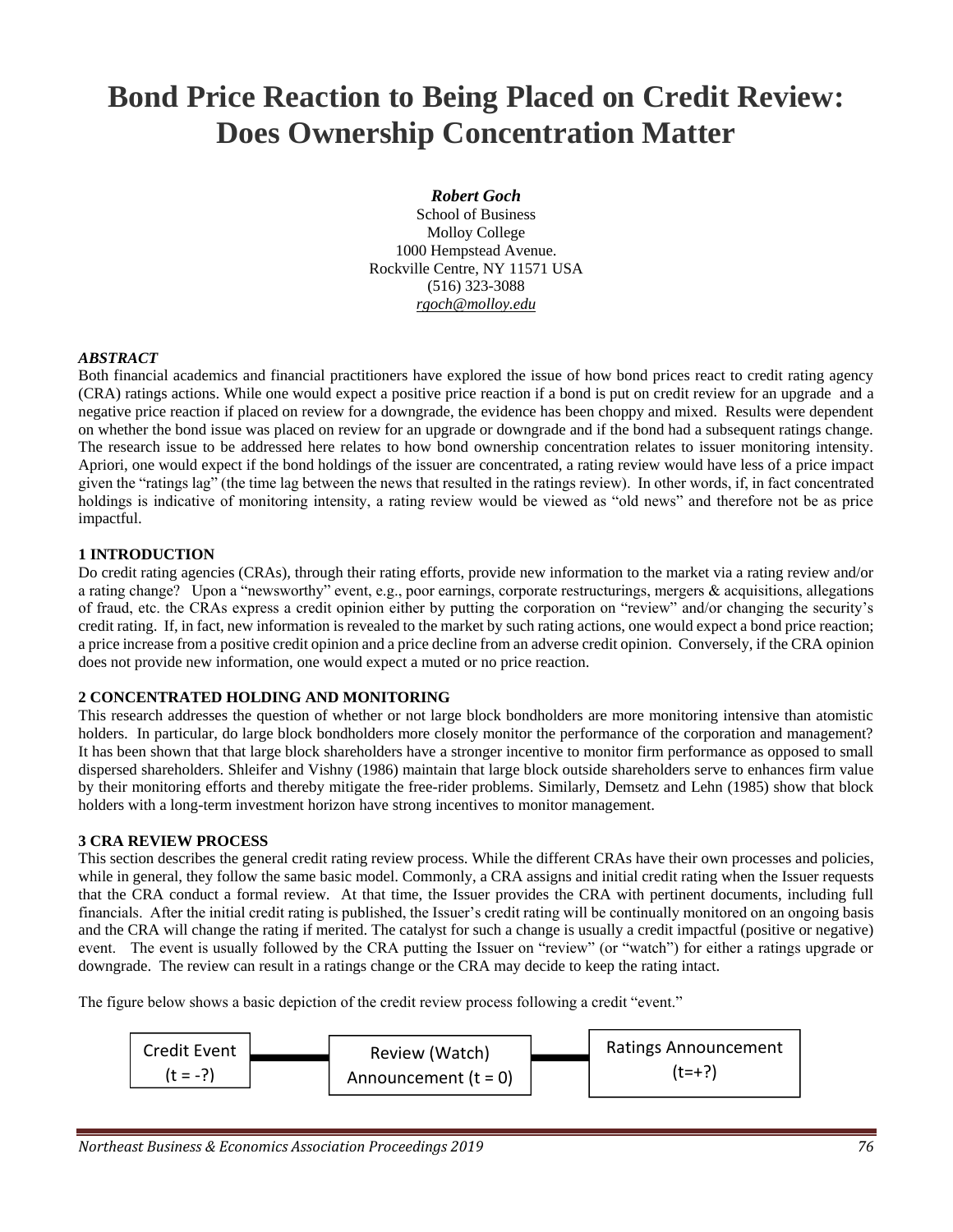As alluded to above, a ratings review is almost always preceded by a credit event, positive or negative. Sometime after the "event" the CRA may put the Issuer up for review. There is no specified time period between the event and the review announcement, although from my professional experience and observations, it can take between one to ten days. The review announcement is then followed by a ratings announcement to downgrade, upgrade, or affirm. The table below (Table 1) depicts how the three major CRAs credit ratings classifications.

| Table 1         |              |              |                            |                          |
|-----------------|--------------|--------------|----------------------------|--------------------------|
| Moody's         | S&P          | Fitch        | Rating category definition | <b>Investment</b> status |
| $A$ aa          | AAA          | AAA          | Prime                      | Investment grade         |
| Aal             | $AA+$        | $AA+$        |                            |                          |
| Aa2             | AA           | AA           | <b>High</b>                |                          |
| Aa3             | $AA-$        | $AA-$        |                            |                          |
| AI              | $A+$         | $A+$         | <b>Upper medium</b>        |                          |
| A <sub>2</sub>  | A            | Α            |                            |                          |
| A3              | A –          | A-           |                            |                          |
| Baal            | $BBB+$       | $BBB+$       | Lower medium               |                          |
| Baa2            | <b>BBB</b>   | <b>BBB</b>   |                            |                          |
| Baa3            | $BBB -$      | $BBB -$      |                            |                          |
| Bal             | $BB+$        | $BB+$        | Speculative                | Non-Investment grade     |
| Ba <sub>2</sub> | $_{\rm BB}$  | $_{\rm BB}$  |                            |                          |
| Ba3             | $BB-$        | $BB-$        |                            |                          |
| $_{\rm B1}$     | $B+$         | $B+$         | <b>Highly</b> speculative  |                          |
| $_{\rm B2}$     | в            | в            |                            |                          |
| $_{\rm B3}$     | B-           | $B -$        |                            |                          |
| Caal            | $CCC+$       |              | Substantial risks          |                          |
| $_{\rm Caa2}$   | $_{\rm CCC}$ |              | Extremely speculative      |                          |
| Caa3            | $CCC -$      | $_{\rm CCC}$ | Default imminent           |                          |
| Ca              | $_{\rm CC}$  |              | with little prospect       |                          |
|                 | С            |              | for recovery               |                          |
| С               | D            | DDD          | In default                 |                          |
|                 |              | DD           |                            |                          |
|                 |              | D            |                            |                          |

#### **4 PREVIOUS LITERATURE**

Many academic researchers have studied how security prices (stock and bonds) and derivatives (Credit Default Swaps or CDS) react to both credit reviews and credit downgrades. Many previous studies reveal a negative share price reaction following rating downgrades (e.g. Bannier and Hirsch, 2010; Goh and Ederington, 1993, 1999;. Wansley and Clauretie (1995) document an adverse significant equity and bond price impact when an Issuer is put on a ratings review for a downgrade and has a subsequent downgrade. Similarly, they find a significant positive price impact for both the Issuer's equity and bonds when the corporation is put on credit review for an upgrade followed by a subsequent upgrade.

#### **5 METHODOLOGY AND DATA**

The research regression model specification is shown below:

$$
Y_i = b_0 + b_1 X_{1i} + d_1 D_{1i} + d_2 D_{2i} + d_3 D_{3i} + e
$$

Where:

 $Y_i$  = The Absolute Value of the % Change Price of the ith Bond Following Ratings Action - % Change Price of the Applicable Bond Index Following Ratings Action

 $b_0$  = Regression Constant

 $X_{1i}$  = The HHI of the ith Bond

 $D_{1i} = \begin{cases} 1, & \text{if bond is placed on Watch Negative (WN)}\ 0, & \text{if bond is placed on Watch Positive (WP)} \end{cases}$ 0,  $\,$  if bond is placed on Watch Positive (WP)  $D_{2i} = \begin{cases} 1, & \text{if } a \text{ notch away from Junk to Investment Grade} \ 0, & \text{otherwise.} \end{cases}$ 0, otherwise.  $D_{3i} = \begin{cases} 1, \\ 0. \end{cases}$ if a notch away from Investment to Junk otherwise.

*e* = *error term*